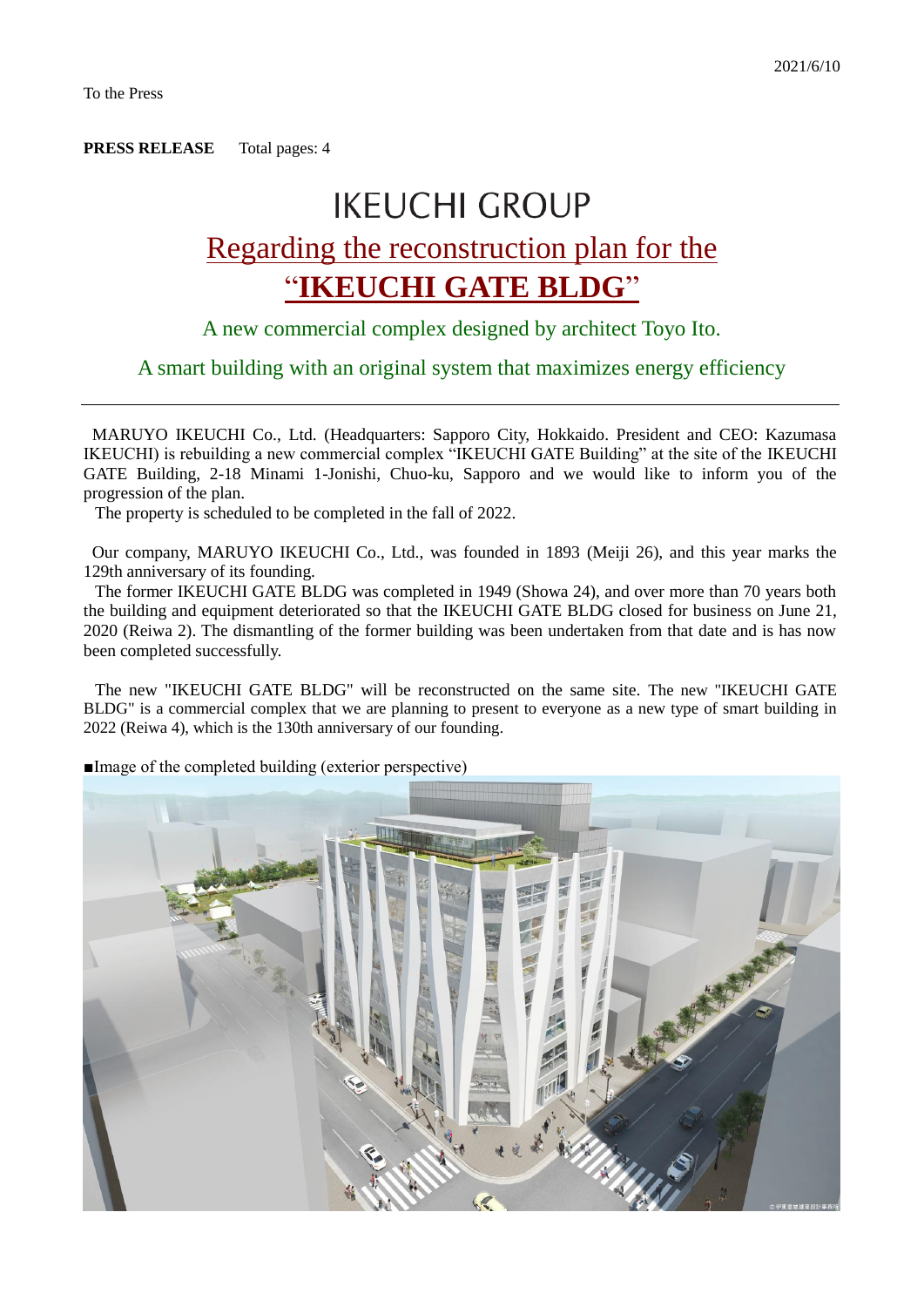# 【Feature of the Plan】

## **<Concept: A new type of smart building that combines art, technology and innovation>**

IKEUCHI GROUP, as a company that produces culture-based regional revitalization, promotes businesses related to smart buildings and smart houses. In particular, we are focused on the planning, development and sales of technologies and products related to construction/equipment, and information/communication, and have been actively collaborating with industry/academia/government as well as overseas companies.

The new "IKEUCHI GATE BLDG" will introduce a Finnish-style ecosystem economy and aims to become a platform for future activities that contribute to the community.

#### <Architectural Design>

Architect Toyo Ito was given the responsibility for the architectural design. This will be his first commercial complex project in Hokkaido.

The interior of the façade, which is reminiscent of a powerfully growing plant, secures sufficient floor height, reduces the number/size of pillars, and realizes a flexible space. Space with differing characteristics will be created on each floor. We aim to create a completely new type of smart building that combines the artistry of the building itself with technology and innovation.

### <IKEUCHI'S SMART BUILDING>

 $\blacksquare$  Supremely air-tight & insulated

Three-layered glass with high heat-shielding & heat insulation performance developed by Saint-Gobain (France) is fitted into a highly heat-insulated aluminium sashes through the co-operation of Saint-Gobain, Fuji Sash, and IKEUCHI GROUP, and an external insulation method is adopted. Under the guidance of Associate Professor Koki Kikuta of Hokkaido University, we have realized a supremely air-tight and insulated building that is fully adapted to the severe winter season peculiar to cold regions through the planning and design of appropriate air conditioning equipment using NewHASP.

■Introducing cogeneration

The building introduces gas cogeneration that uses city gas as an energy source, and utilizes the generated power and exhaust heat for normal operation of air conditioning equipment to reduce operating costs.

■**BCP** compatible

The necessary power for operations is secured, even in the event of a disaster, with a mobile power supply vehicle and gas cogeneration to allow continuous business operation.

■The latest IT environment that also uses indoor positioning technology

Visualization of operations by BLE indoor positioning and PI System for internal equipment allows the promotion of an environment in which business operates with only smart devices by the realization of extension/outside line calls through the introduction of cloud PBX.

#### $\langle$  Contents $\rangle$

The IKEUCHI GATE BLDG is a commercial complex that is open to all pioneers seeking to help Hokkaido move toward the future.

≪Concept≫

Vision: BE A PIONEER DESIGN IT YOURSELF

Mission: On The Street (We support you to go out and enjoy the city) Meet & Mingle (We support new encounters and exchanges) Radical Collaboration (We support diverse co-creation)

As a result, we will set up "IKEUCHI Lab." at the core of our activities.

#### $-$ IKEUCHI Lab. $-$

In collaboration with Finland's DEMOLA Global, we will open a collaborative space on the 4th floor of the IKEUCHI GATE Building, which also has a Finnish-style incubator function.

This space acts as a laboratory that contributes to the sustainable development of Hokkaido by supporting collaboration with Hokkaido's start-up community and universities/research institutes as a platform for new technology and product development, innovative creation, learning, and user experience.

IKEUCHI GATE supports people who aim for "Innovation"

As an additional service, we plan to set up a cafe on each floor as a space to encourage diverse exchanges.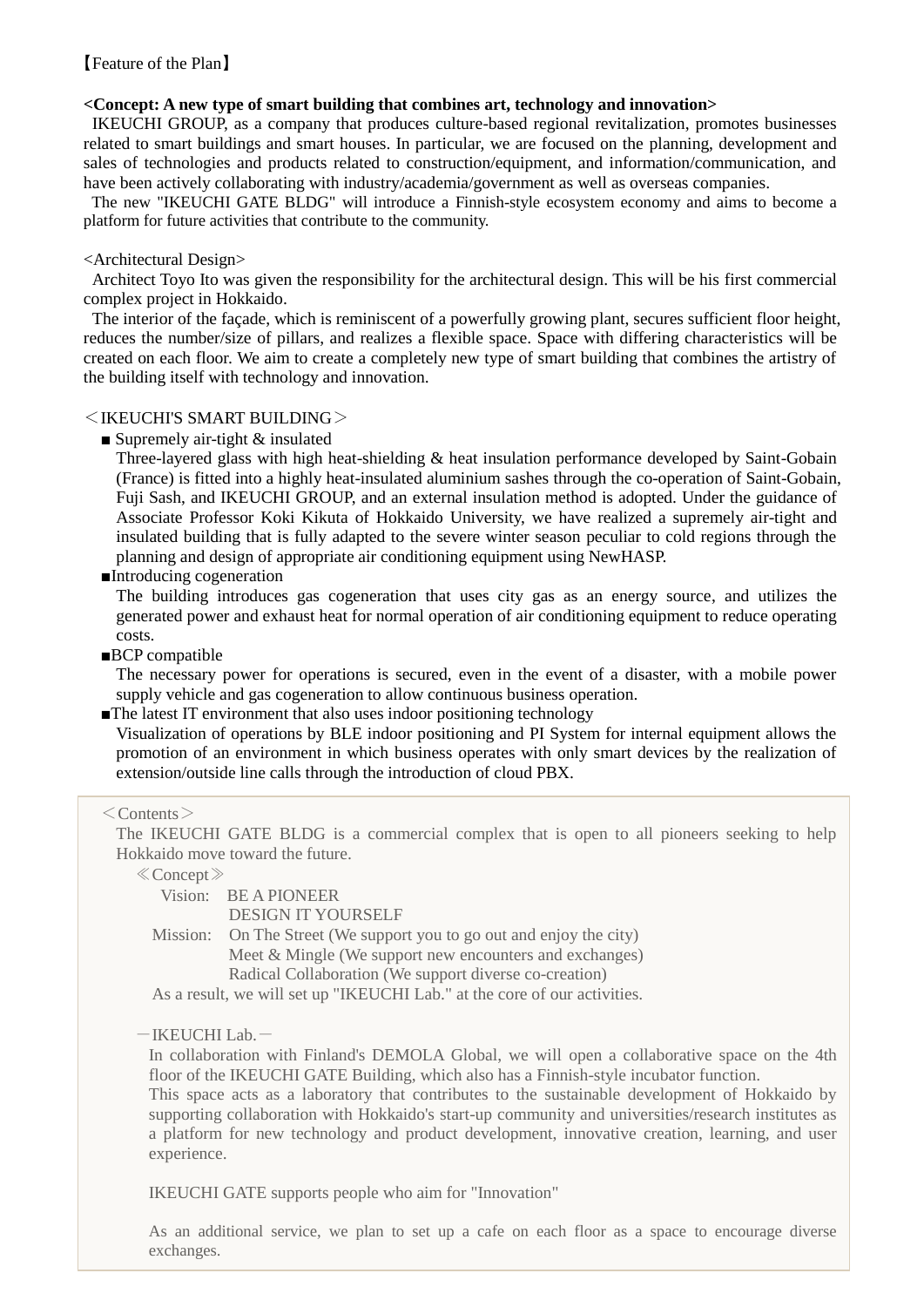We will provide information on the progress of the plan in the future as specific content is finalized. IKEUCHI ZONE, which operates on the south side of the planned IKEUCHI GATE BLDG site, will continue to operate as usual. We look forward to working with you in the future.

| $\mathbf{I}$ outfine of the reconstruction Fight |                                                         |
|--------------------------------------------------|---------------------------------------------------------|
| Building name                                    | <b>IKEUCHI GATE BLDG</b>                                |
| Site                                             | 2-18 Minami 1-Jonishi, Chuo-ku, Sapporo                 |
| Access                                           | 1-min by foot from Odori subway station                 |
| Site area                                        | $1,338.63 \text{ m}^2$                                  |
| Total floor area                                 | $9,297.30 \text{ m}^2$                                  |
| Construction                                     | Steel-framed reinforced concrete/Partially steel-framed |
| Structure                                        | 8 floors aboveground/ 1 basement floor                  |
| Building use                                     | Commercial complex                                      |
| <b>Business entity</b>                           | MARUYO IKEUCHI Co., Ltd.                                |
| Design                                           | Toyo Ito Architects Co., Ltd.                           |
| Contractor                                       | Iwata Chizaki Construction Co., Ltd.                    |
|                                                  |                                                         |

【Outline of the Reconstruction Plan】

※At the time of application for building confirmation